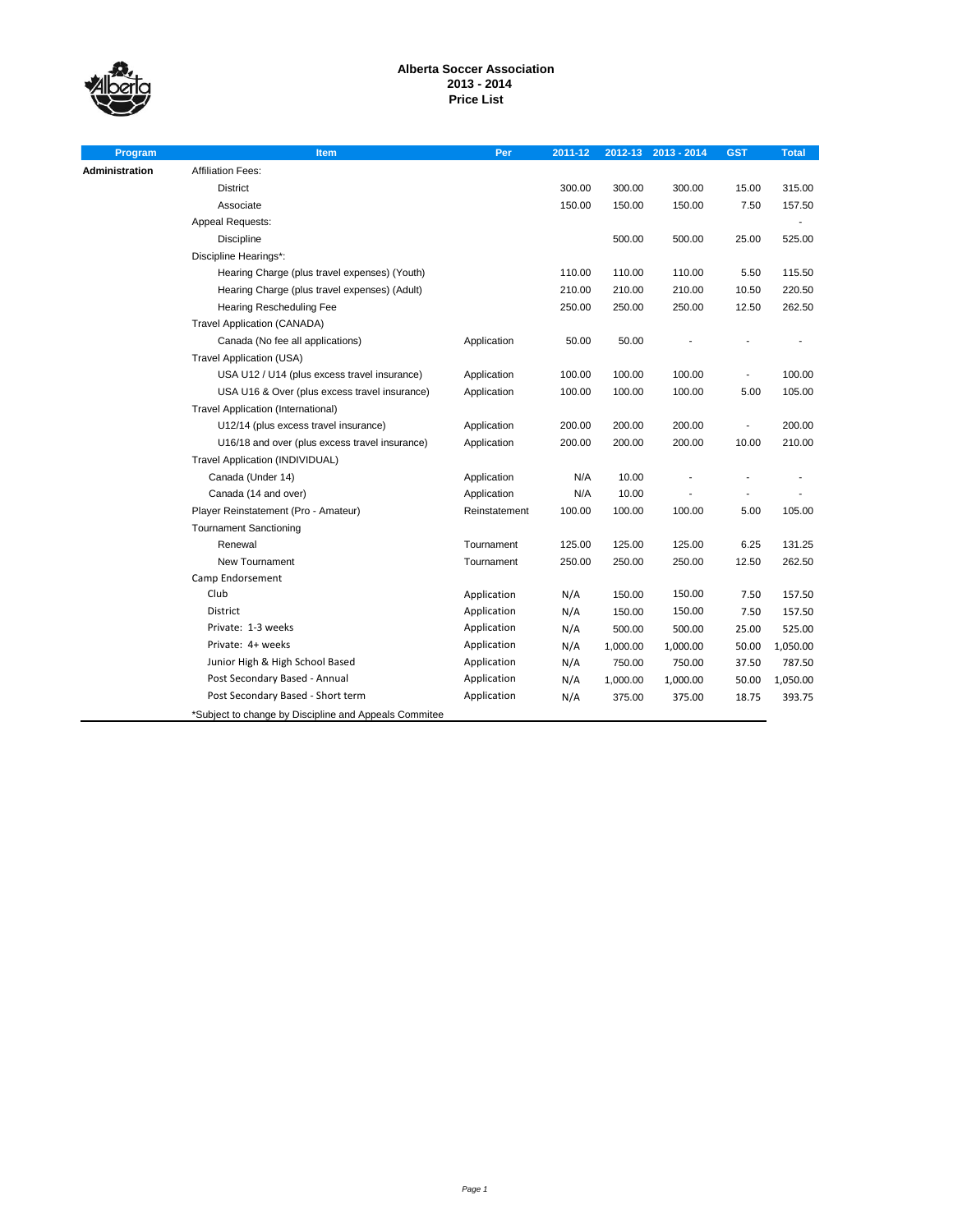**Youth** 

# **Alberta Soccer Association 2013 - 2014 Price List**

| Program | <b>Item</b>                                           | Per    | 2011-12 |        | 2012-13 2013 - 2014                                       | <b>GST</b>               | <b>Total</b> |
|---------|-------------------------------------------------------|--------|---------|--------|-----------------------------------------------------------|--------------------------|--------------|
|         | Youth Indoor Membership*                              |        |         |        |                                                           |                          |              |
|         | $U-4$ to $U-8$                                        | Player | 4.00    | 4.00   | 4.00                                                      |                          | 4.00         |
|         | $U-10$                                                | Player | 4.00    | 4.00   | 4.00                                                      |                          | 4.00         |
|         | $U-12$                                                | Player | 4.00    | 4.00   | 4.00                                                      | $\overline{a}$           | 4.00         |
|         | $U-14$                                                | Player | 4.00    | 4.00   | 4.00                                                      | ÷,                       | 4.00         |
|         | $U-16$                                                | Player | 4.00    | 4.00   | 4.00                                                      | 0.20                     | 4.20         |
|         | $U-18$                                                | Player | 4.00    | 4.00   | 4.00                                                      | 0.20                     | 4.20         |
|         | *Add outdoor fee below for non outdoor players        |        |         |        |                                                           |                          |              |
|         | Youth Outdoor Membership                              |        |         |        | CSA Fee = \$10.00 per player (included in per player fee) |                          |              |
|         | U4 and U-6 Player (Including CSA Fee)                 | Player | 19.00   | 19.00  | 19.00                                                     |                          | 19.00        |
|         | U-8 Player (Including CSA Fee)                        | Player | 20.00   | 20.00  | 20.00                                                     |                          | 20.00        |
|         | U-10 Player (Including CSA Fee)                       | Player | 21.50   | 21.50  | 21.50                                                     |                          | 21.50        |
|         | U-12 Player (Including CSA Fee)                       | Player | 22.50   | 22.50  | 22.50                                                     | ÷,                       | 22.50        |
|         | U-14 Player Tier I (Includling CSA Fee)               | Player | 28.50   | 28.50  | 28.50                                                     | ÷,                       | 28.50        |
|         | U-14 Player Tier II-III (Including CSA Fee)           | Player | 26.50   | 26.50  | 26.50                                                     | $\overline{\phantom{a}}$ | 26.50        |
|         | U-14 Player Tier IV and Lower (Including CSA Fee)     | Player | 24.50   | 24.50  | 24.50                                                     | $\blacksquare$           | 24.50        |
|         | U-16 Player Tier I (Including CSA fee)                | Player | 29.50   | 29.50  | 29.50                                                     | 1.48                     | 30.98        |
|         | U-16 Player Tier II-III (Including CSA Fee)           | Player | 27.50   | 27.50  | 27.50                                                     | 1.38                     | 28.88        |
|         | U-16 Player Tier IV and Lower (Including CSA Fee)     | Player | 25.50   | 25.50  | 25.50                                                     | 1.28                     | 26.78        |
|         | U-18 Player Tier I (Including CSA Fee)                | Player | 30.50   | 30.50  | 30.50                                                     | 1.53                     | 32.03        |
|         | U-18 Player Tier II-III (Including CSA Fee)           | Player | 28.50   | 28.50  | 28.50                                                     | 1.43                     | 29.93        |
|         | U-18 Player Tier IV and Lower (Including CSA Fee)     | Player | 26.50   | 26.50  | 26.50                                                     | 1.33                     | 27.83        |
|         | Indoor Youth Provincial Declaration fee (U16 & older) | Team   | 340.00  | 340.00 | 425.00                                                    | 21.25                    | 446.25       |
|         | Indoor Youth Provincial Declaration fee (U14 & under) | Team   | 340.00  | 340.00 | 425.00                                                    | 21.25                    | 446.25       |
|         | Youth Outdoor Declaration Fee:                        |        |         |        |                                                           |                          |              |
|         | U12 T1                                                | Team   | 300.00  | 300.00 | 425.00                                                    |                          | 425.00       |
|         | U12 T2                                                | Team   | 300.00  | 300.00 | 425.00                                                    | ÷,                       | 425.00       |
|         | U12 T3                                                | Team   | 300.00  | 300.00 | 425.00                                                    | $\frac{1}{2}$            | 425.00       |
|         | U12 T4 (Both Competitions)                            | Team   | 300.00  | 300.00 | 425.00                                                    | $\blacksquare$           | 425.00       |
|         | U14 T1 (Provincials leading to Nationals)             | Team   | 825.00  | 825.00 | 600.00                                                    | $\frac{1}{2}$            | 600.00       |
|         | U14 T2                                                | Team   | 450.00  | 450.00 | 425.00                                                    | ÷,                       | 425.00       |
|         | U14 T3                                                | Team   | 450.00  | 450.00 | 425.00                                                    | $\overline{a}$           | 425.00       |
|         | U14 T4 (Both Competitions)                            | Team   | 450.00  | 450.00 | 425.00                                                    | $\overline{\phantom{a}}$ | 425.00       |
|         | U16 T1 (Provincials leading to Nationals)             | Team   | 825.00  | 825.00 | 600.00                                                    | 30.00                    | 630.00       |
|         | U16 T2                                                | Team   | 525.00  | 525.00 | 425.00                                                    | 21.25                    | 446.25       |
|         | U16 T3                                                | Team   | 525.00  | 525.00 | 425.00                                                    | 21.25                    | 446.25       |
|         | U16 T4 (Both Competitions)                            | Team   | 525.00  | 525.00 | 425.00                                                    | 21.25                    | 446.25       |
|         | U18 T1 (Provincials leading to Nationals)             | Team   | 825.00  | 825.00 | 600.00                                                    | 30.00                    | 630.00       |
|         | U18 T2                                                | Team   | 550.00  | 550.00 | 425.00                                                    | 21.25                    | 446.25       |
|         | U18 T3                                                | Team   | 550.00  | 550.00 | 425.00                                                    | 21.25                    | 446.25       |
|         | U18 T4 (Both Competitions)                            | Team   | 550.00  | 550.00 | 425.00                                                    | 21.25                    | 446.25       |

Due Dates:

Outdoor Membership Fees - June 1, 2014 Outdoor Declaration Fees - June 1, 2014 Indoor Membership Fees - Nov 15, 2013 Indoor Declaration Fees - Dec 1, 2013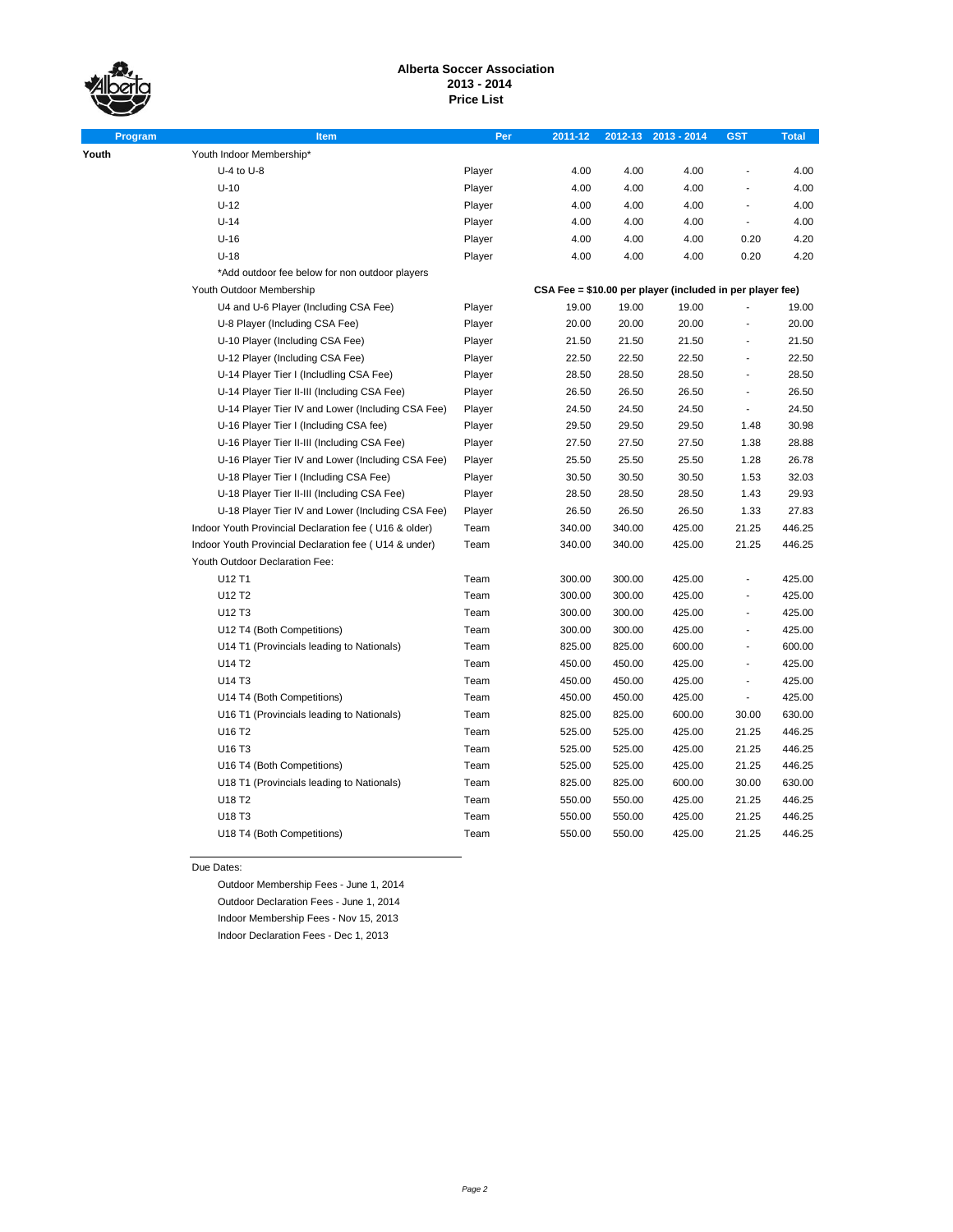# **Alberta Soccer Association 2013 - 2014 Price List**

| Program | Item                                                 | Per                                                       | 2011-12                                                   |          | 2012-13 2013 - 2014 | <b>GST</b> | <b>Total</b> |  |  |  |
|---------|------------------------------------------------------|-----------------------------------------------------------|-----------------------------------------------------------|----------|---------------------|------------|--------------|--|--|--|
|         |                                                      |                                                           |                                                           |          |                     |            |              |  |  |  |
| Senior  | Senior Indoor Membership:                            |                                                           |                                                           |          |                     |            |              |  |  |  |
|         | New Senior Team Membership Fee                       | Team                                                      | 425.00                                                    | 425.00   | 425.00              | 21.25      | 446.25       |  |  |  |
|         | Senior Indoor Membership Fee*                        | Player                                                    | 4.00                                                      | 4.00     | 4.00                | 0.20       | 4.20         |  |  |  |
|         | *Add outdoor fee below for non outdoor players       | Player                                                    |                                                           |          |                     |            |              |  |  |  |
|         | Senior Outdoor Membership (Open Age)                 | CSA Fee = \$10.00 per player (included in per player fee) |                                                           |          |                     |            |              |  |  |  |
|         | AMSL / Premier (including CSA Fee)                   | Player                                                    | 30.50                                                     | 30.50    | 30.50               | 1.53       | 32.03        |  |  |  |
|         | Tier I -III (Including CSA Fee)                      | Player                                                    | 28.50                                                     | 28.50    | 28.50               | 1.43       | 29.93        |  |  |  |
|         | Recreational - Non-Provincial (Including CSA Fee)    | Player                                                    | 26.50                                                     | 26.50    | 26.50               | 1.33       | 27.83        |  |  |  |
|         | Senior Outdoor Membership (Masters / Classics)       |                                                           | CSA Fee = \$10.00 per player (included in per player fee) |          |                     |            |              |  |  |  |
|         | Major / Premier (including CSA Fee)                  | Player                                                    | 30.50                                                     | 30.50    | 30.50               | 1.53       | 32.03        |  |  |  |
|         | Tier I - III (Including CSA Fee)                     | Player                                                    | 28.50                                                     | 28.50    | 28.50               | 1.43       | 29.93        |  |  |  |
|         | Recreational - Non-Provincial (Including CSA Fee)    | Player                                                    | 26.50                                                     | 26.50    | 26.50               | 1.33       | 27.83        |  |  |  |
|         | <b>Indoor Senior Declaration Fee</b>                 | Team                                                      | 340.00                                                    | 340.00   | 425.00              | 21.25      | 446.25       |  |  |  |
|         | Senior Outdoor Declaration Fee:                      |                                                           |                                                           |          |                     |            |              |  |  |  |
|         | Challenge / Jubilee / Masters - Classics (Nationals) | Team                                                      | 895.00                                                    | 895.00   | 600.00              | 30.00      | 630.00       |  |  |  |
|         | Outdoor (Non-nationals)                              | Team                                                      | 795.00                                                    | 795.00   | 500.00              | 25.00      | 525.00       |  |  |  |
|         | AMSL Men                                             | Team                                                      | 2,500.00                                                  | 2,500.00 | 2,500.00            | 125.00     | 2,625.00     |  |  |  |
|         | <b>AMSL Women</b>                                    | Team                                                      | 2,500.00                                                  | 2,500.00 | 2,500.00            | 125.00     | 2,625.00     |  |  |  |
|         | * Assumes Player was on an outdoor team same year    |                                                           |                                                           |          |                     |            |              |  |  |  |
|         | Due Dates:                                           |                                                           |                                                           |          |                     |            |              |  |  |  |
|         | Outdoor Membership Fees - June 1, 2014               |                                                           |                                                           |          |                     |            |              |  |  |  |
|         | Outdoor Declaration Fees - June 1, 2014              |                                                           |                                                           |          |                     |            |              |  |  |  |
|         | Indoor Membership Fees - Nov 15, 2013                |                                                           |                                                           |          |                     |            |              |  |  |  |
|         | Indoor Declaration Fees - Dec 1, 2013                |                                                           |                                                           |          |                     |            |              |  |  |  |
|         |                                                      |                                                           |                                                           |          |                     |            |              |  |  |  |
| Coach   | Coaching Membership                                  | All Team Officials                                        | 3.00                                                      | 3.00     | 3.00                | 0.15       | 3.15         |  |  |  |
|         | N.C.C.P Coaching Clinics:                            |                                                           |                                                           |          |                     |            |              |  |  |  |
|         | <b>Active Start</b>                                  | Participant                                               |                                                           | 15.00    | 20.00               | 1.00       | 21.00        |  |  |  |
|         | Fundamentals                                         | Participant                                               |                                                           | 55.00    | 30.00               | 1.50       | 31.50        |  |  |  |
|         | Learning To Train                                    | Participant                                               |                                                           | 100.00   | 50.00               | 2.50       | 52.50        |  |  |  |
|         | Soccer for Life                                      | Participant                                               |                                                           | 100.00   | 50.00               | 2.50       | 52.50        |  |  |  |
|         | Pre-B License Program                                | Participant                                               | 150.00                                                    | 150.00   | 300.00              | 15.00      | 315.00       |  |  |  |
|         | Pre-B Assessment                                     | Participant                                               | N/A                                                       | N/A      | 125.00              | 6.25       | 131.25       |  |  |  |
|         | <b>B License Program</b>                             | Participant                                               | 475.00                                                    | 475.00   | 475.00              | 23.75      | 498.75       |  |  |  |
|         | <b>B License Re-Assessment</b>                       | Participant                                               | N/A                                                       | N/A      | 125.00              | 6.25       | 131.25       |  |  |  |
|         |                                                      |                                                           |                                                           |          |                     |            |              |  |  |  |

-